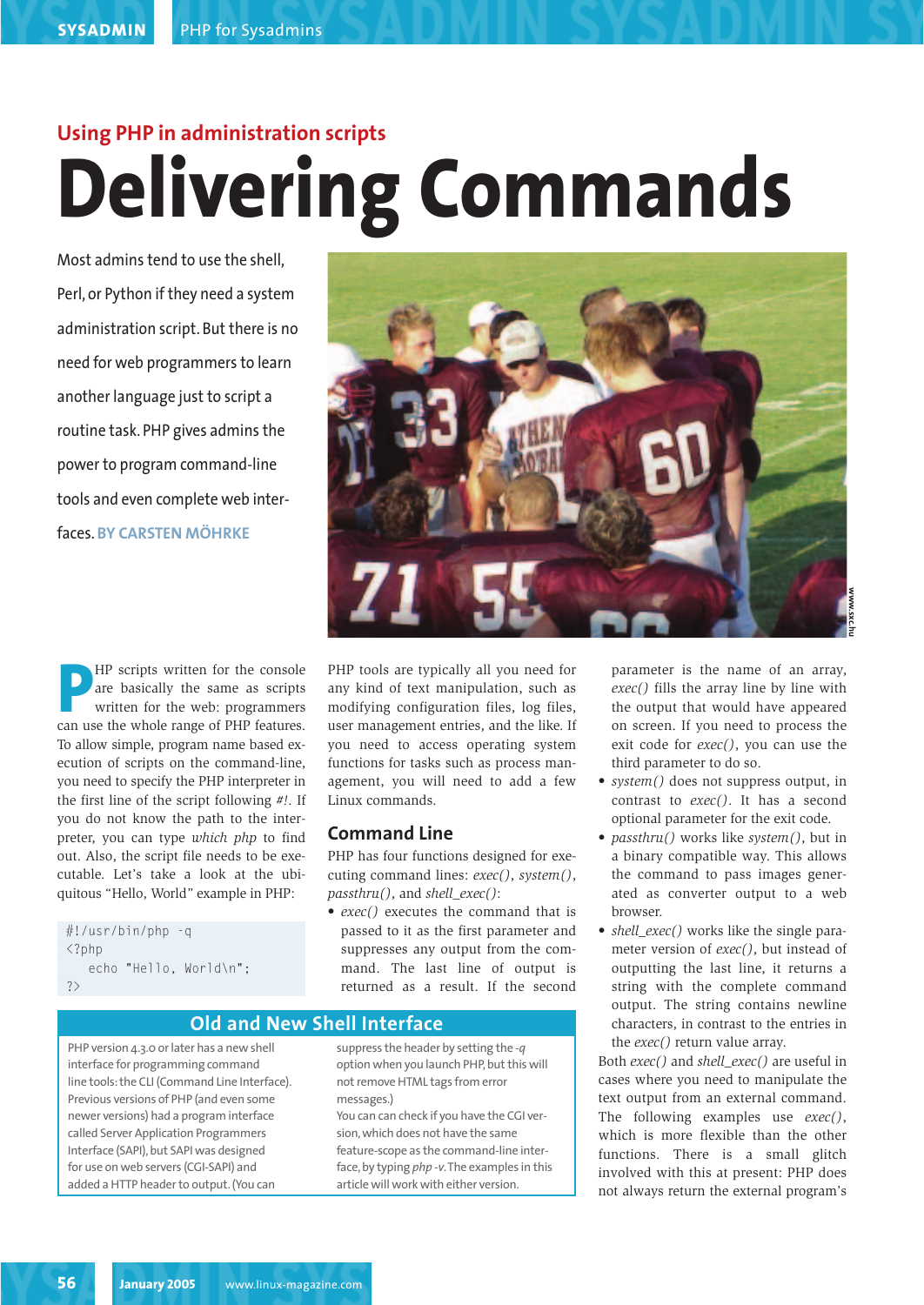exit code correctly (for example when concatenating commands).

#### **Process Control**

The following PHP script uses *exec()* to output the number of processes running on a system:

```
unset ($out);
$cmd="ps axu | wc -l";
$erg=exec($cmd,$out);
$erg-=1; //minus 1 line header
echo "Number of active \overline{z}processes is $erg\n";
```
The script first deletes the content of the *\$out* variable, which represents the array that will be storing the command output. *exec()* would not overwrite the array but simply append to it. The example avoids mixing up the results from multiple scripts by first flushing the array. The command discovers the number of lines in the process list and then subtracts one line for the column headings.

*shell\_exec()* and *exec()* can only handle data from *stdout*. To catch standard error output from *stderr*, you need to redirect error output to *stdout*: *2>&1*.

Programmers often need to pass command-line arguments to a script. To allow this to happen, PHP enters the arguments that follow a filename in the command line into an array called *\$argv*, keeping the original order. Additionally, the number of arguments is stored in the *\$argc* variable.

# **Good Arguments**

PHP does not support commands that read data directly from the keyboard. To provide support for keyboard entries, programmers can open the *stdin* stream as a file function and read from the file. This allows use of the related *stdout* and *stderr* streams:

```
$in=fopen("php://stdin","r");
$err=fopen("php://stdin","w");
$input=trim(fgets($fp, 100));
while (""==$input)
{
    fputs($err, "Please input a \overline{Z}value\n");
}
```
If you use *stdin* to read keyboard input in this way, your script should *trim()* the

#### **Table 1: Important ANSI Sequences**

| Meaning                  | Sequence   |
|--------------------------|------------|
| Clear screen             | \033 2J    |
| Cursor to position x,y   | \033[x;yH  |
| Cursor n characters left | \o33 nC    |
| Cursor n characters up   | \o33 In A  |
| Font color red           | \033 0;31m |
| Font color black         | \033[0;30m |
| Font color green         | \033 0;32m |
| Font color light gray    | \033[0;37m |

data to remove whitespace at the end of the string. There is no need to use *stdout* for data output, as PHP has the *echo* and *print* functions for this task. Output from both commands can be redirected.

# **Colorful**

To design a more comfortable application, programmers need functions to delete the screen, control the cursor, and add color to output. ANSI sequences [1] provide a useful solution, as the shell is capable of interpreting them. These sequences start with the Escape character and are better known as Escape sequences. For example, *echo "\033[2J"* clears the screen. Table 1 lists a few of the most important sequences.

The selected color stays valid until a different color is selected. The PHP *ncurses* function provides more portability and a much wider range of features. See the examples on the PHP or Zend homepages at [2], [3] for more details.

# **PHP-based User Management**

The following example demonstrates the functions referred to thus far in the context of a script for user management on a server for training purposes. Figure 1 shows the menu this code creates. Listing 1 is just an excerpt, and the complete

script is available for download at [4].

You may note that the script opens standard input with *fopen()* but does not use *fclose()* to close it. As PHP automatically closes open streams when the program finishes, the script avoids closing the stream for readability reasons. The execution time for command-line programs is not restricted.

PHP is ideal for creating web interfaces. This attractive option has a few hidden pitfalls. When designing the application, you need to consider the potential security risk. The smallest of security holes could have fatal consequences. An example:

| 01 | <form method="POST"></form>      |
|----|----------------------------------|
| 02 | Command: <input name="&lt;/td"/> |
|    | "cmd" /><br>                     |
| 03 | <input type="&lt;/td"/>          |
|    | "submit"value=                   |
|    | "Fxecute" />                     |
|    | $04 \leq/form$                   |
|    | $05 \quad \langle?^{p}$          |
| 06 | if (isset (\$ POST['cmd']))      |
| 07 | ł                                |
| 08 | \$outp=shell_exec                |
|    | (\$POST[cmd]):                   |
| 09 | echo " <pre>\$outp</pre> ";      |
| 10 | ł                                |
| 11 | ?                                |

Solutions that will execute arbitrary commands (like this one) are out of the question. Administrative scripts should only be executable within a secure environment, and they should not allow any leeway for manipulation.

### **Special Privileges**

Scripts often need root privileges. A webbased PHP script normally runs with the privileges of the web server user ID. It might seem obvious to give this user – typically *www*, *wwwrun,* or *nobody* – more wide-ranging privileges, but this is extremely dangerous. Commands like *sudo* or *su* provide an alternative approach. However, *su* requires the insecure practice of adding the clear text root password to your script.

| <b><i><u>Executive</u></i></b>   |  |
|----------------------------------|--|
|                                  |  |
|                                  |  |
| <b>Check</b> consistmes          |  |
| Create NuMAL DB for user         |  |
| 11 Drop user's MASQL DB          |  |
| 1) Create public himl for user   |  |
| ) Create home directory for user |  |
| Beart password                   |  |
| Delete uner                      |  |
| <b>Dust</b>                      |  |
|                                  |  |
| Your Choice: 1                   |  |
|                                  |  |
|                                  |  |

**Figure 1: The menu of a PHP script for user management.**